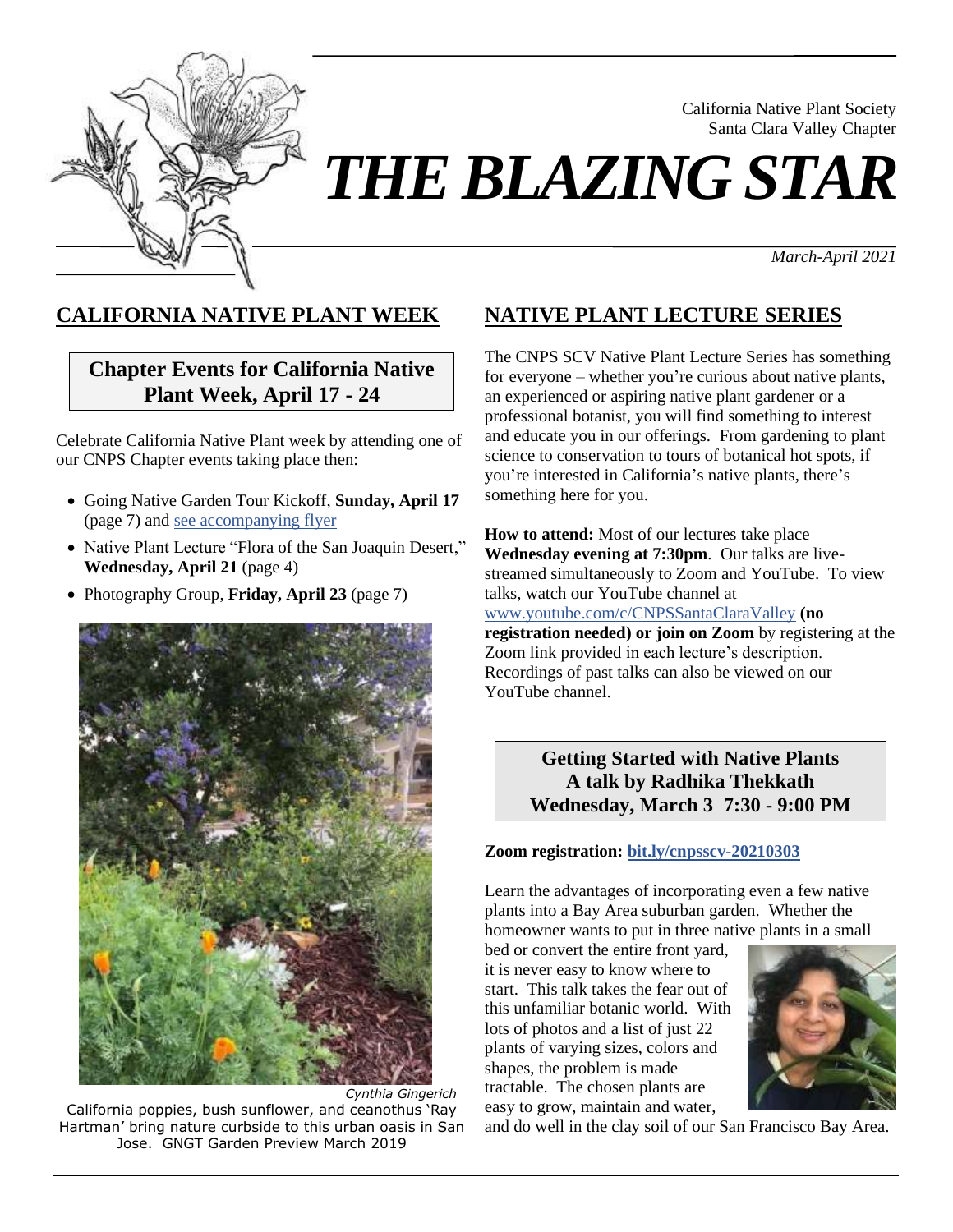**Radhika Thekkath** is a retired computer scientist who has been gardening with native plants and has been an active member of our Chapter for over ten years. She recently returned to California after a three year stay in Washington state. Her more recent work includes active forestry management and stewardship as well as sustainable building with cob and straw bale. She is currently completing an in-depth course in permaculture design.



*Madeline Morrow* Front yard garden in Saratoga with California poppies, gilia, buckwheats and a background of California native oaks, April 2013

**Growing and Appreciating California Succulents in Gardens and in the Wild A talk by Paul Heiple Wednesday, March 10 7:30 - 9:00 PM**

#### **Zoom registration: [bit.ly/cnpsscv-20210310](https://bit.ly/cnpsscv-20210310)**

A few pieces of California native succulents from a CNPS wildflower show prompted geologist and restorationist Paul Heiple to add many California natives to his large collection of "foreign" succulents. Soon he was deep into dudleyas, sedums, lewisias, cacti and yuccas. Paul will share the excitement of finding these beautiful plants in the wild and he will explain how he grows them.

**Paul Heiple** is the Grassroots Ecology Botanist Emeritus. A retired petroleum geologist who spent his career exploring for oil in the Williston Basin of North Dakota, he now focuses on the smaller landscapes of Jasper Ridge and nearby Pearson-Arastradero Preserve and Edgewood Preserve. Paul has served as chair of the Conservation Committee of the Town of Portola Valley, co-chair of the San Mateo County Weed Management Area and as our Chapter's Treasurer. He is active with the California

Invasive Plant Council and mentors local Boy Scout troops. He also leads the long-running, effective weed warrior effort at Edgewood Park and Natural Preserve, a famous serpentine grassland reserve near Redwood City.



Paul Heiple preparing to exhibit his collection of California succulents at the Chapter's April 2012 Native Plant Wildflower Show

**Saving Wildflowers: How to be a More Effective Rare Plant Advocate A talk by Dr. Tim Krantz Wednesday, March 17 7:30 - 9:00 PM**

#### **Zoom registration: [bit.ly/cnpsscv-20210317](https://bit.ly/cnpsscv-20210317)**

#### *This talk is cosponsored by the East Bay Chapter and our Chapter of CNPS.*

Rare plants are like canaries in coal mines: they are indicator species of environmental impacts to their respective ecosystems, which, if ignored or left unattended, could result in the destruction of those unique habitats. Each one has its own story of endangerment: from the Presidio manzanita, with only one naturally occurring specimen in the wild but reproduced from cuttings in the native nursery trade; to the Cushenbury buckwheat, restricted to limestone soils and threatened by mining; to the slender-horned spineflower, once common on alluvial fans in Southern California and now extremely endangered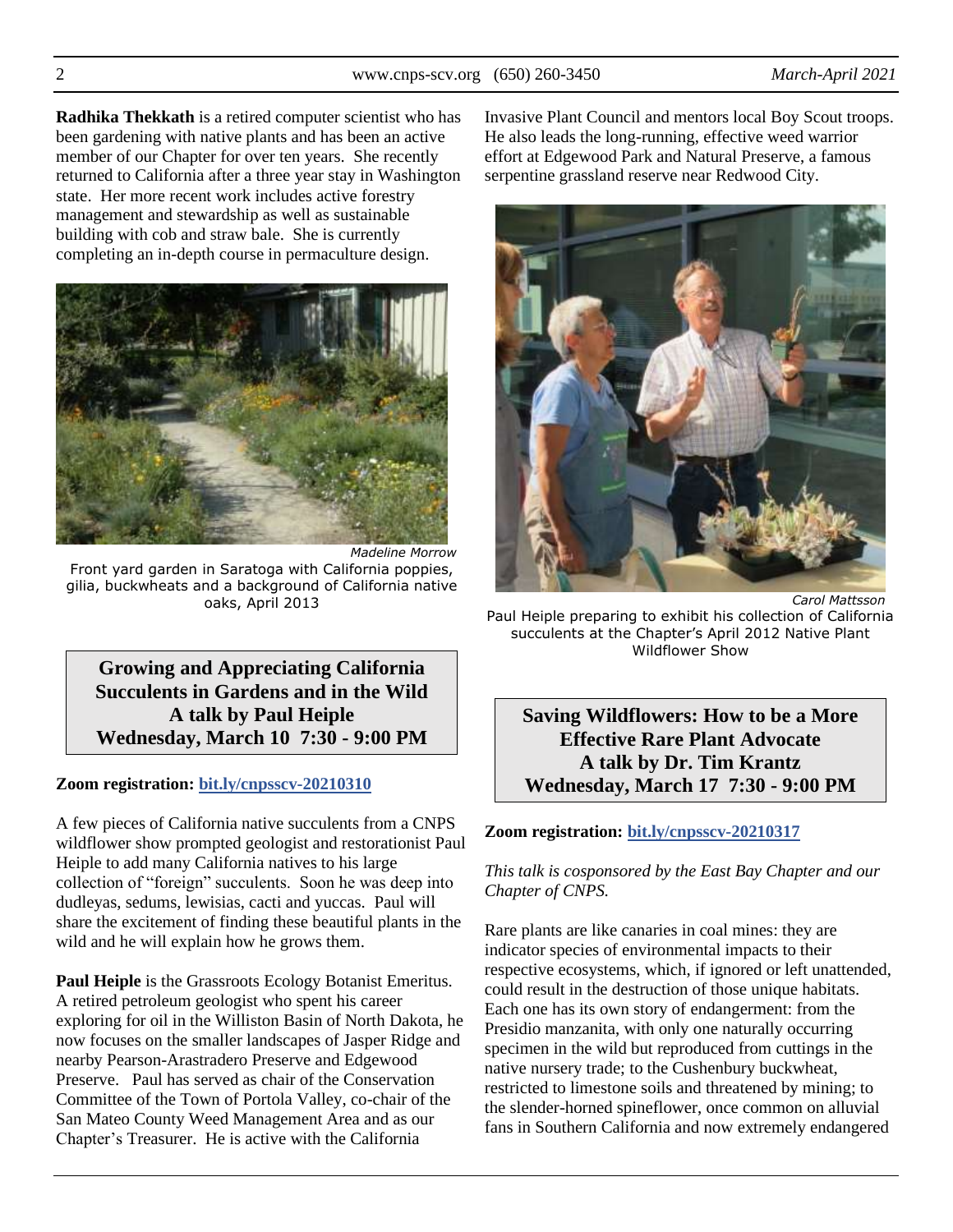by sand and gravel mining and urban development. And they need your help!

From more than 40 years of environmental impact assessment experience, Dr. Krantz will share some tricks of the rare plant protection trade, including a citizen's guide to the California Environmental Quality Act and Federal and State Endangered Species Acts, as they pertain to rare plant conservation. Anyone can adopt a local



rarity, become familiar with its natural history and testify before a local agency as an "expert witness" on the rare plant's behalf. You too can become a "Wildflower Warrior!"

**Dr. Tim Krantz's** day job is Professor and Chair of the Environmental Studies Department at the University of Redland. At his "moonlight job" he serves as the founding director of the Southern California Montane Botanic Garden at The Wildlands Conservancy's Oak Glen Preserve. He is an authority on the flora of the San Bernardino Mountains, which was the subject of his dissertation from U.C. Berkeley. He is also an authority on the Salton Sea, when he served as the Salton Sea Database Program Director under the auspices of then-Secretary of Interior Bruce Babbitt. He is an avid birder, but his particular passion is conserving rare and endangered plants. He has been cited on the listing petitions of 15 rare, threatened or endangered species.

# **Meadowlands Garden Tour A talk by Krzysztof Kozminski Wednesday, March 31 7:30 - 9:00 PM**

#### **Zoom registration: [bit.ly/cnpsscv-20210331](https://bit.ly/cnpsscv-20210331)**

Meadowlands, a private residential garden in San Jose, has been cultivated for over 20 years, starting from a lifeless patch of subsoil, stripped bare during the house construction in 1996. Initially it was planted as a mix of native and exotic drought-tolerant plants. From about the year 2000 onwards, only native plants were added. Currently, the garden is at least 95% California native, and

boasts a collection of over 300 species and cultivars of California natives.

The main feature of the garden is a large collection of California lilacs (ceanothus), with over 60 different species and cultivars, most of them having grown to mature size. Ceanothus seedlings have volunteered in the garden in recent years; most of them are unique hybrids and about 50 of these have reached flowering stage.

The wide variety of native plans and large brush piles attract numerous wildlife. Visitors include jackrabbits, skunks, lizards, frogs, toads, snakes and many birds and insects. Several years ago, a covey of California quail made its home in the thickets of big saltbush (*Atriplex lentiformis*) and other low-growing shrubs. The garden is frequently on the Going Native Garden Tour [\(gngt.org/Meadowlands\\_GNGT\)](https://www.gngt.org/GNGT/GardenHT.php?year=2020&gid=baccharis).

**Krzysztof Kozminski**, aka KK, is a software engineer by profession (Ph.D. in electrical engineering, 1985). His hobbies are collecting and photographing plants and growing clay-tolerant native California species in his garden in San Jose. He is an active member and co-founder of the Going Native Garden Tour Steering Committee and created and maintains the Tour's website. Krzys was the recipient of our Chapter's 2020 Outstanding Volunteer Award.

> **Native Plant Pollinators A talk by Juanita Salisbury Wednesday, April 7 7:30 - 9:00 PM**

#### **Zoom registration: [bit.ly/cnpsscv-20210407](https://bit.ly/cnpsscv-20210407)**

Join Landscape Architect Juanita Salisbury to learn fascinating details about native plant pollinators. Juanita will share details about specific pollinator relationships with California native plants and methods for attracting more pollinators to your garden. She will also share information about several public California native pollinator gardens she has spearheaded in Palo Alto.



The focus for designing a habitat is productivity and resiliency and methods to achieve both will be discussed.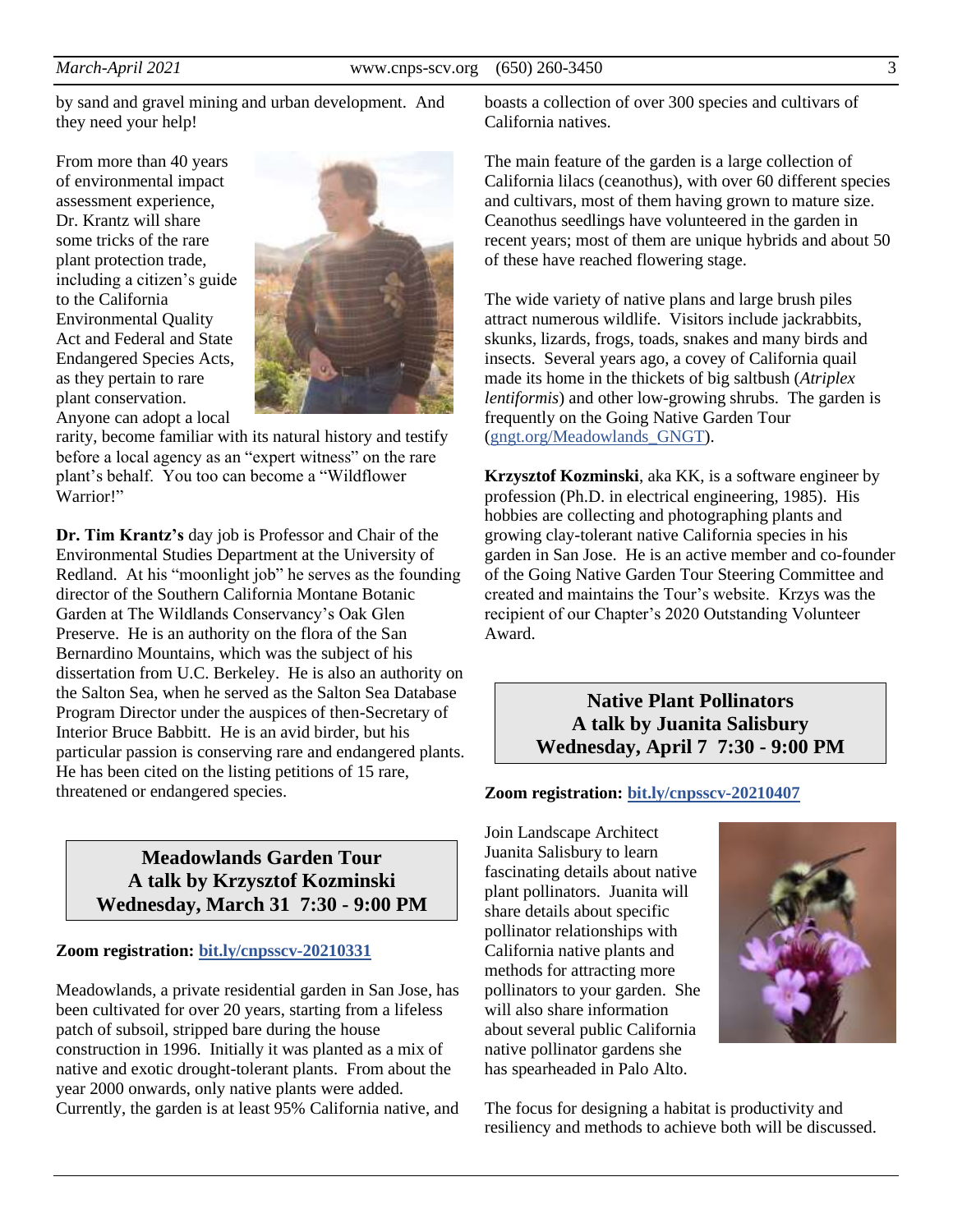"Form follows function" in the most general sense, is one of the guiding principles for a resilient habitat. Best practices for optimizing the functions of various plants and other habitat items will be discussed, as well as how to avoid creating an ecological trap. These methods are easily implemented and flexible so that they can be shared and built upon.



**Juanita Salisbury, Ph.D.**, is a licensed landscape architect who grew up in exploring wild spaces in California and Oregon. She started gardening at around age thirteen and has been inspired by the beauty of gardens and nature ever since. With degrees in psychology, biopsychology, and landscape architecture, Juanita has established

her own design firm focused on ecologically friendly, drought-tolerant planting.

# **Gardening for Native Bees A talk by John Kehoe Wednesday, April 14 7:30 - 9:00 PM**

### **Zoom registration: [bit.ly/cnpsscv-20210414](https://bit.ly/cnpsscv-20210414)**

We all know about the European honeybee, but what about the native bees that live here in Santa Clara Valley? These local insects help pollinate our ornamental and edible plants, too! Once you know what to look for, you'll learn to recognize



over a dozen bee species that live in our urban setting ̶ especially among locally-growing native plants. Find out how planting even a few select natives can enrich your garden and attract even more bees.

**John Kehoe** is a longtime member of CNPS as well as the Xerces Society. He is passionate about the natural world and is a lead volunteer as well as a board member of the nonprofit Ulistac Natural Area Restoration and Education Project (UNAREP). He is also a regular volunteer at various CNPS functions. His research interests include studying native bees and their relationships with native plants. He shares these interests by way of his photography on Flickr, CalPhotos, Bumble Bee Watch, and on [his](https://www.youtube.com/channel/UCPvrZ-lCn0SWnWHjrrDCTjQ/featured) 

[YouTube channel,](https://www.youtube.com/channel/UCPvrZ-lCn0SWnWHjrrDCTjQ/featured) He frequently posts on iNaturalist, especially on the California Pollination Project.



*John Kehoe*

A digger bee, *Anthophora urbana*, feeding on a buckwheat at Gamble Gardens in Palo Alto.

**Flora of the San Joaquin Desert A talk by Ryan O'Dell Wednesday, April 21 7:30 - 9:00 PM**

#### **Zoom registration: [bit.ly/cnpsscv-20210421](https://bit.ly/cnpsscv-20210421)**

Located in the southern Central Valley, the San Joaquin Desert is the smallest, least recognized and most imperiled true desert in North America, with less than 40% of its original area remaining. The desert was not formally described until 1995 and didn't gain recognition by the scientific community until 2011. The San Joaquin Desert is floristically distinct with 37 near-endemic and 40 strictendemic plant species. Nearly half of the species are imperiled and listed as endangered, threatened, rare or watch status.

This presentation will delve into why it took so long for the San Joaquin to be recognized as a desert, how it is both climatically and floristically similar to the Mojave Desert and what we can do to conserve what little of it remains.

**Ryan O'Dell** has been a Natural Resource Specialist with the BLM Central Coast Field Office for 14 years. His primary duties include rare plant survey and endangered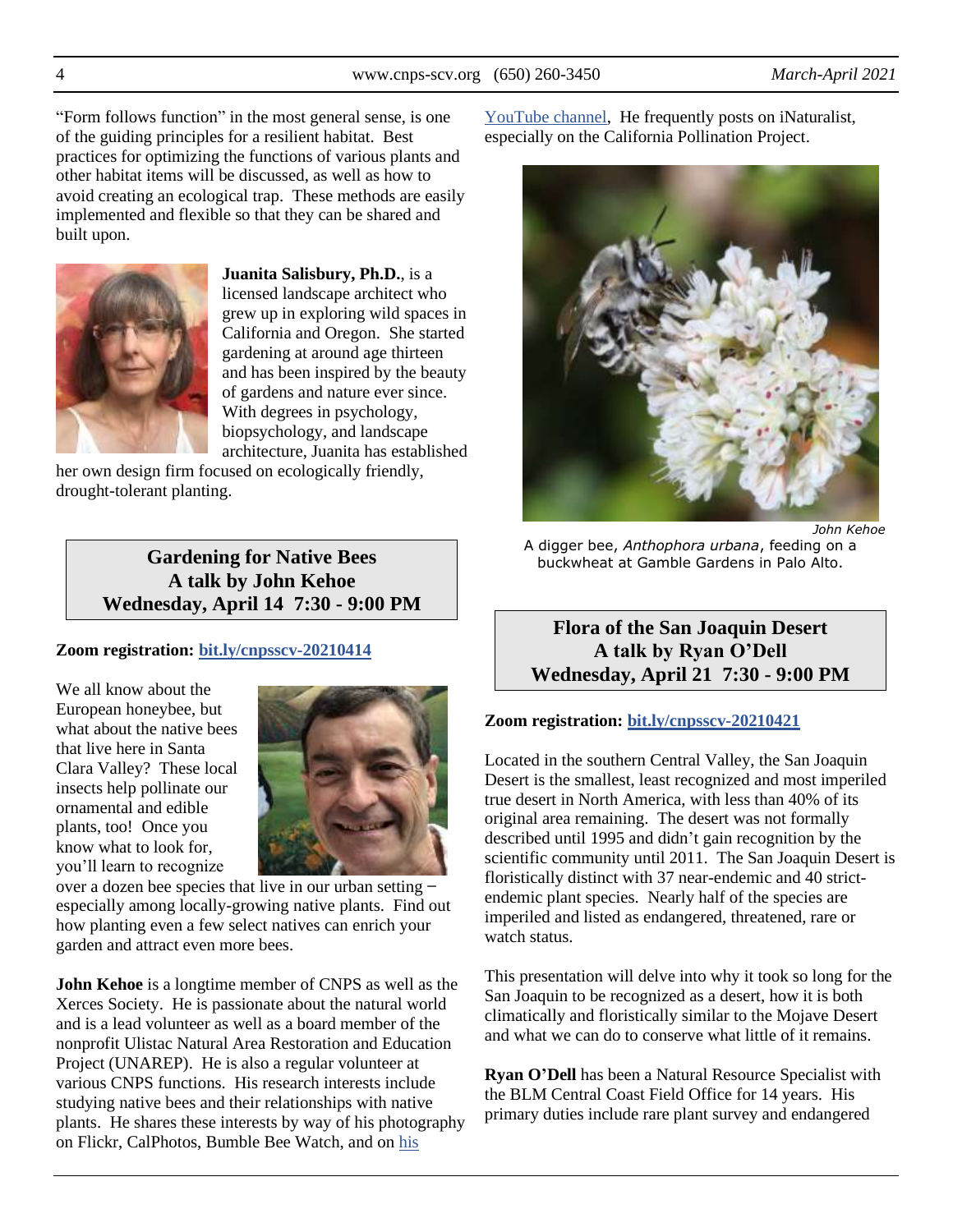plant species monitoring and recovery in the central Inner South Coast Ranges and San Joaquin Desert.



*Amelia Ryan* Ryan O'Dell among common hillside daisy (*Monolopia lanceolata*) on Carrizo Plain during the 2017 Superbloom

We hope you enjoy and learn from our Native Plant Lecture Series. As a reminder, past talks may be viewed at our Chapter's YouTube channel, at [www.youtube.com/c/CNPSSantaClaraValley.](https://www.youtube.com/c/CNPSSantaClaraValley)

Want more talks? CNPS events from around the state are often listed here: [www.cnps.org/event/virtual-native-plant](https://www.cnps.org/event/virtual-native-plant-events)[events.](https://www.cnps.org/event/virtual-native-plant-events)

# **CHAPTER ACTIVITIES**

# **Help Our Chapter Grow and Thrive: Run for Chapter President or Treasurer**

Our Chapter is currently looking for members to stand for election as President and Treasurer. Neither the current President, Vivian Neou, nor the current Treasurer, Janet Hoffmann, are planning to run for re-election at the end of 2021. We are looking for qualified replacements for both to continue the Chapter's outstanding success in its conservation and education activities. The term for Chapter officers is one year with an option to run for additional terms if the office holder chooses to do so.

Finding electoral candidates now would be ideal for us since it would allow for overlap with candidates and incumbents for the remainder of the year. Candidates would have the opportunity to become familiar with the duties required by each office and to become better

acquainted with the individuals with whom they would be working and the tools they would be using. Elections will be held in November; candidates often run unopposed. We are beginning our search now to avoid reaching elections with no viable identified candidates. If more than one candidate steps forward for either role, we will consider the possibility of job sharing as well as other options.

**The President** coordinates the business of the Chapter, including management of monthly board meetings and the Annual Election Meeting. The main qualifications for the President's job are the abilities to coordinate activities, delegate, manage meetings and communicate with people. A commitment to the mission of the California Native Plant Society (CNPS) is essential.

Many Presidents have also been simultaneously involved in other Chapter activities, but that involvement was the result of personal interests and is not required. You have the necessary coordination skills if you can organize a work team or plan a party!

The President does not do the work alone. Our Chapter has a long history of great teamwork and camaraderie. The Vice President, Recording Secretary, Treasurer, and Board Members help the President manage the Chapter. The Vice President can assist with any of the President's responsibilities.



Monvero Dunes in the San Joaquin Desert of California

**The Treasurer** is the Chapter's chief financial officer. This individual is responsible for creating and maintaining current, accurate records of the Chapter's financial situation and may also train and oversee individuals who may assist with those responsibilities.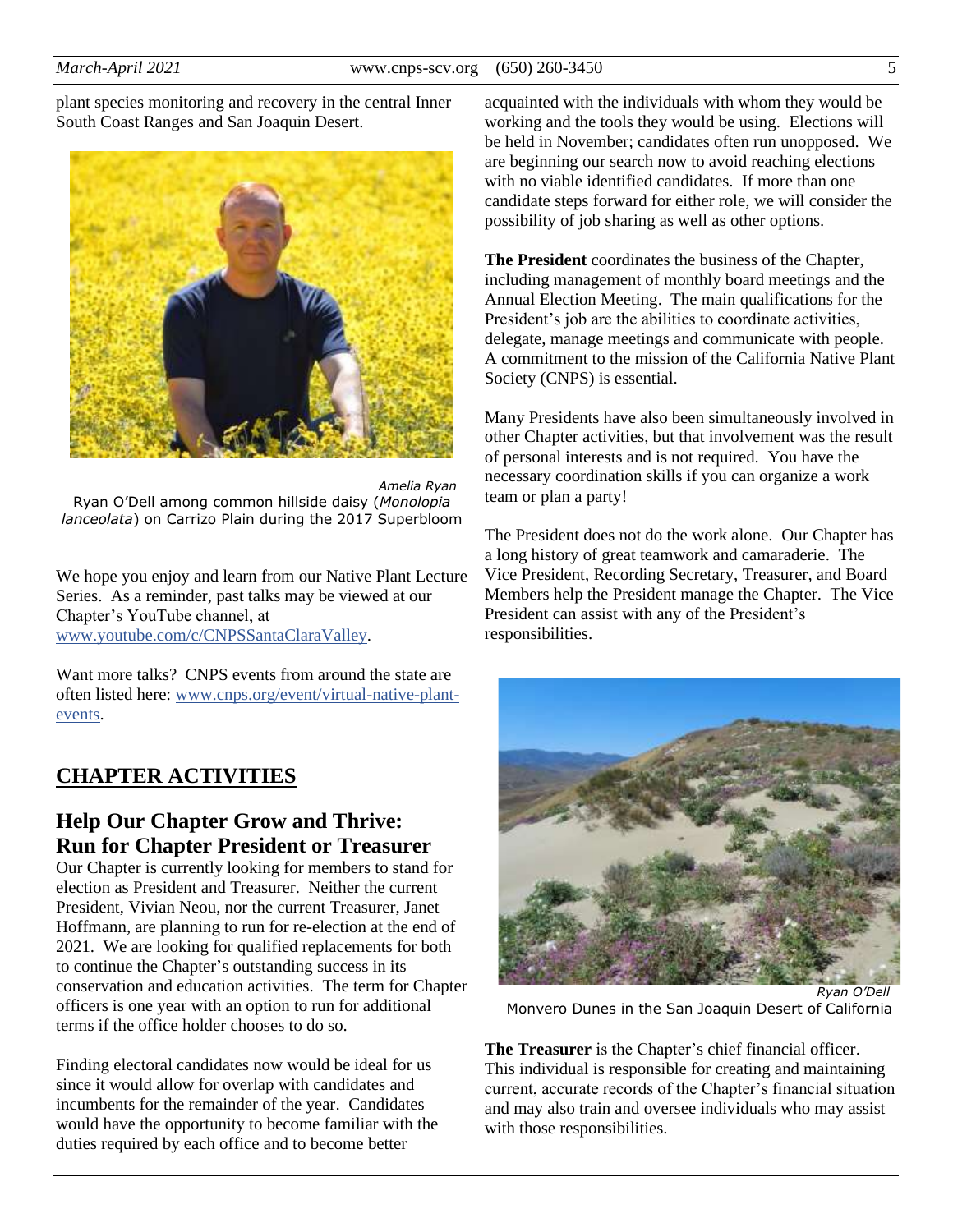The Treasurer prepares the annual Chapter budget and quarterly financial statements, which are reviewed at Chapter board meetings. As a member of the board, it is expected that the Treasurer will attend all monthly board meetings. The Treasurer also serves on the Chapter's Executive Committee, which may hold emergency sessions between board meetings for matters of an urgent nature that require board actions or decisions.

The Treasurer is responsible for all filings required by the State CNPS office: quarterly sales tax reports, fiscal year inventory, and income and expense reports at the end of March each year.

The Treasurer is responsible for Chapter bookkeeping, including keeping track of Square transactions for Chapter sales and maintaining records of donations to the Chapter. The Chapter currently uses QuickBooks software, and it is desired that all candidates for this position will be familiar with or trainable on that or similar accounting software and its use in a cloud environment. Other responsibilities include making bank deposits, paying bills, reconciling bank statements and responding to financial inquiries.



*Carol Mattsson* A year into the pandemic, Chapter board meetings still look like this, as of February 2021

If you are a Chapter member seeking to contribute to the Chapter, consider running for Chapter president or Treasurer for 2022. An excellent way to find out more about what these individuals and our board do is to attend one of our board meetings. Currently, board meetings are held virtually, most frequently on the third Thursday of the month, from 7 to 9pm. Your perspective will help us be a stronger force for native plant conservation in our region!

If you have questions or want to volunteer, please contact Stephen Buckhout, Chair of the Leadership Development Committee, at (408) 255-6233 or stephen@yscottie.com.

# **CNPS SCV Nursery at Hidden Villa**

Since the start of the pandemic, a core crew of volunteers has continued to care for the plants at the nursery. Unfortunately, due to restrictions as a result of COVID-19, we are not able to have regularly scheduled work sessions or accommodate drop-in volunteers.

Thanks to the efforts of our core crew, we have a great selection of plants which may be purchased through our online store at: [california-native-plant-society-santaclara](https://california-native-plant-society-santaclara-valley-chapter.square.site/)[valley-chapter.square.site/.](https://california-native-plant-society-santaclara-valley-chapter.square.site/)



*Vivian Neou*

Stellar's jay at CNPS-SCV nursery, "sowing chaos wherever it goes." Vivian Neou says the nursery jays are always pulling tags out of our pots and flinging them around so that they're no longer close to the plant they're identifying. Makes for an ID challenge for the volunteers who have to restore order after the jay playtimes.

Orders can be delivered between Belmont and San Jose or picked up at the nursery (with a scheduled time  $-\text{drop-in}$ ) pickup is not allowed). In addition to plants, the nursery's online store includes Going Native Garden Tour t-shirts, books and plant signs. Proceeds from plant sales are the major source of funding for chapter activities.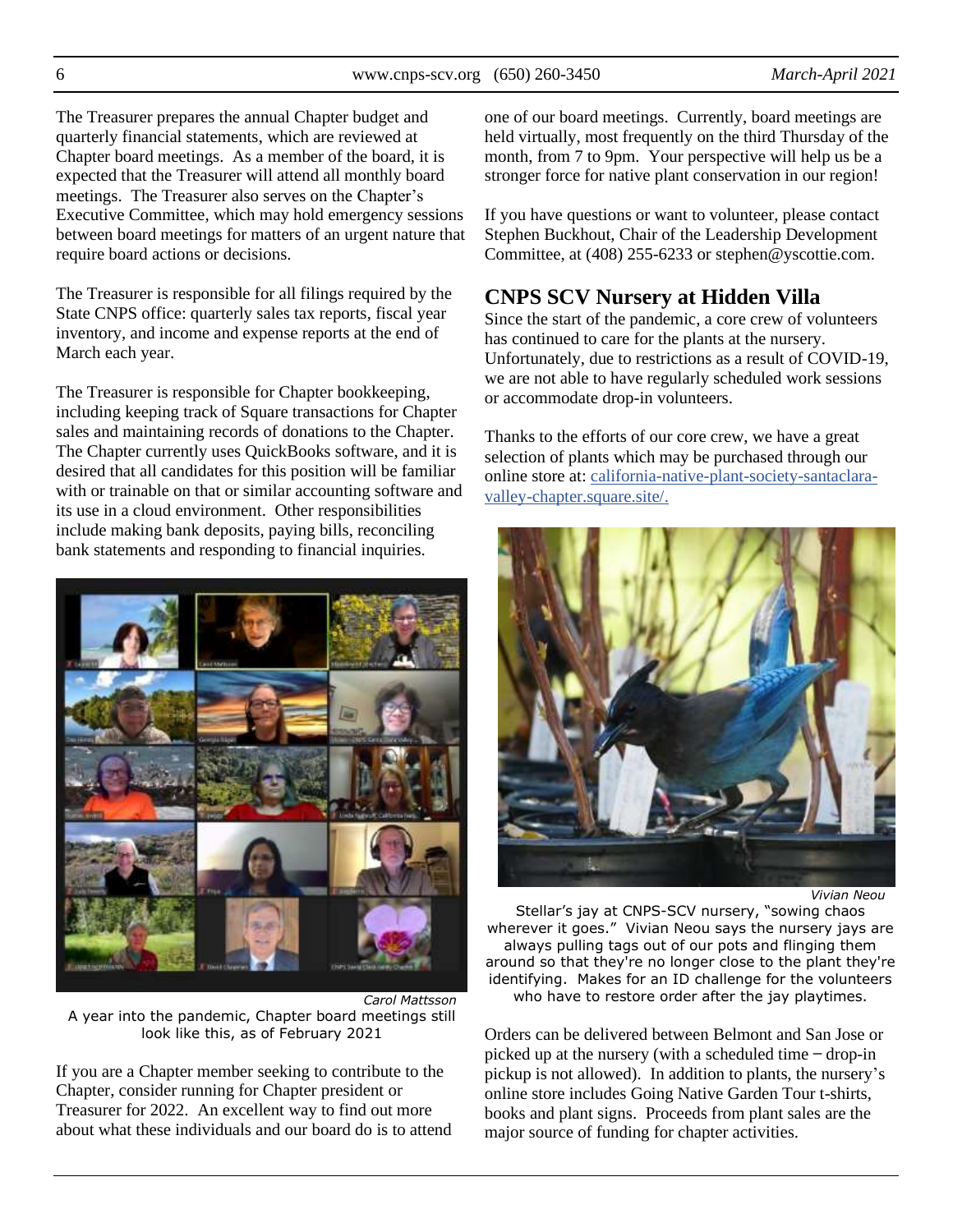# **19th Annual Going Native Garden Tour Kickoff Showcases Public Native Gardens Saturday, April 17 11:00 AM – 12:30 PM**

California's public and private native plant gardens support local pollinators and wildlife, increase wildlife corridors in fragmented habitats, preserve our natural ecosystem and promote biodiversity in our built environments. Touring native plant gardens  $-$  whether in person or virtually  $-$  is a great way to become more educated about, inspired by and connected to native plants.



*Cynthia Gingerich* Visitors enjoy the spectacular flowers of the 'Burgundy' desert willow tree, sulphur buckwheat, and Santa Cruz Island buckwheat at the Unitarian Universalist Church of Palo Alto. GNGT Garden Preview July 2019.

Now in its 19th year, our Chapter's Going Native Garden Tour continues to promote these goals for attendees:

- See the beauty of California native plants we admire so much in the wild brought into a garden or landscaped setting.
- Understand the importance and benefits of native plants to local ecosystems. For example, many California native plants need no supplemental irrigation once established.
- Learn tips and tricks for native plant and habitat gardening from both amateur and professional designers, builders, gardeners, homeowners and DIYers.
- Connect with other native plant enthusiasts to discover new plants, ideas for designing/installing/maintaining native gardens and share favorite sources for native plants and seeds.

See the **GNGT flyer** at [www.cnps-scv.org/gngt-flyer2021.](https://www.cnps-scv.org/images/flyers/going-native-garden-tour2021.pdf)

The Going Native Garden Tour will be virtual again in 2021. Join us on **April 17 at 11am** for a live kickoff on YouTube and Zoom to celebrate the first day of **California Native Plant Week (April 17 - 24)**. This year, GNGT's kickoff will highlight some of the many public native gardens located in Santa Clara and San Mateo counties that are open during daylight hours.

You may **watch the kickoff session** with **no registration required**, on the Chapter's YouTube Channel at [www.youtube.com/c/CNPSSantaClaraValley.](https://www.youtube.com/c/CNPSSantaClaraValley) Or if you prefer, watch live over Zoom by registering at **[bit.ly/cnpsscv-20210417](https://bit.ly/cnpsscv-20210417)**.

In 2021, GNGT volunteers continue to add more photos and new video tours that celebrate seasonal change in GNGT gardens ̶ public and private, large and small, newly planted and well established ̶ throughout the Santa Clara Valley. Whether or not you can join us for the live virtual events, all 75+ of our GNGT gardens can be viewed online anytime at [gngt.org.](https://gngt.org/)

# **Photography Group**

Our Photography Group is a great place to meet other native plant enthusiasts while improving your photographic skills and learning more about our native plants. It is open to all. The group has monthly meetings and an active email list.

The group has an ongoing **#MyPhotoOfTheWeek** activity on the email list for group members to share their favorite shots with the group on a weekly basis. Here is a recent **#MyPhotoOfTheWeek** from photo group member Charley Pow:



*Charley Pow*

So many choices. An Anna's hummingbird (*Calypte anna*) sips nectar through the narrow opening at the bottom of a manzanita blossom. Dr. Hurd manzanita (*Arctostaphylos manzanita* 'Dr. Hurd') February 2021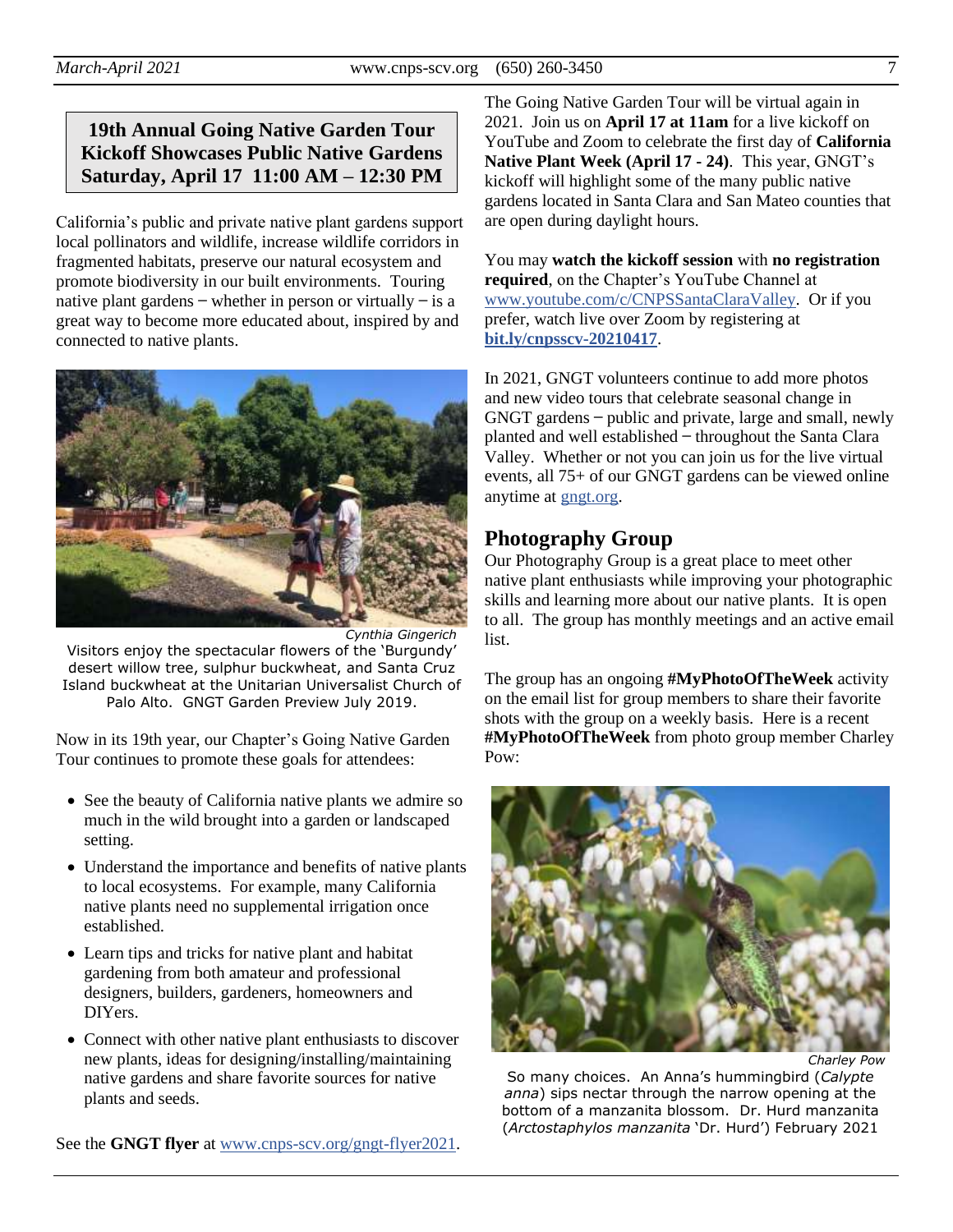8 www.cnps-scv.org (650) 260-3450 *March-April 2021*

The photo group also hosts a monthly meeting on Zoom on **the fourth Friday of each month,** for members to share photos and more ̶ everything from photography tips to organizational ideas to plant hot spots. The next meetings will be **Fridays, March 26 and April 23 at 7:00pm**. (*Note new day of the month!*) You can learn more and join the email group at: [www.groups.io/g/cnps-scv](https://www.groups.io/g/CNPS-SCV-Photography)[photography.](https://www.groups.io/g/CNPS-SCV-Photography)

Anyone who has pictures of their adventures that they would like to share is welcome to participate. Please sign up for a time slot if you would like to show pictures (join the email group to get the signup link for the next meeting). You don't have to share pictures to attend the meeting. More information is available on Meetup at [www.meetup.com/California-Native-Plant-Society-Santa-](https://www.meetup.com/California-Native-Plant-Society-Santa-Clara-Valley-Chapter/)[Clara-Valley-Chapter](https://www.meetup.com/California-Native-Plant-Society-Santa-Clara-Valley-Chapter/) and through the group's email list.

### **Conservation Committee**

Our Chapter's conservation committee will meet on **Tuesdays, March 9** and **April 13**. Both meetings will be via Zoom, from **7:00 to 9:00pm**.

Please join us in our important work! Meeting details will be sent to committee members. If you are not on the committee but are interested in attending the Zoom meeting, email cdorsch@cnps-scv.org for the meeting link.

For questions, comments or concerns, contact Conservation Committee Chair Carolyn Dorsch at cdorsch@cnps-scv.org or (650) 804-6162.

# **CHAPTER SERVICE OUTINGS**

### **Alum Rock Park Restoration**

Alum Rock Park, founded in 1872, was the very first municipal park in the state of California. The park's 740 acres are located within the Alum Rock Canyon in the foothills of the Diablo Mountain Range. Since the park has never been used as rangeland, it is still home to many species of native plants that have been lost from other parts of San Jose. Slopes and riparian areas provide many different microclimates and host a wide range of plant species that make this park especially deserving of conservation efforts.

On **third Saturdays**, volunteers work on the Inspiration Point project. On **Mondays**, volunteers usually work on the Todd Quick restoration project.

If you'd like to get involved with any of the restoration projects at Alum Rock, please visit [groups.io/g/AlumRockParkVolunteers](https://groups.io/g/AlumRockParkVolunteers) and click "JOIN." Due to COVID-19 restrictions, we can't accept drop-in volunteers at this time.

All volunteers must wear masks at all times and social distance, except within families/households. For more information contact Stephen Rosenthal at sailinsteve@sbcglobal.net or (650) 260-3450.

# **Lake Cunningham Native Garden**

The California Native Garden project in Lake Cunningham Regional Park controls invasive plants in a 1.5-acre area and beautifies it with California native wildflowers, perennials, shrubs and trees.

Workdays continue **Saturdays 8:00 - 10:00am**. New volunteers are welcome; City-issued guidelines and COVID-19 best practices are followed. For complete details and directions and to RSVP, see our meetup page at [www.meetup.com/California-Native-Plant-Society-Santa-](https://www.meetup.com/California-Native-Plant-Society-Santa-Clara-Valley-Chapter/)[Clara-Valley-Chapter.](https://www.meetup.com/California-Native-Plant-Society-Santa-Clara-Valley-Chapter/)

We follow City of San Jose guidelines for volunteering during the pandemic: face covering, social distancing, no tool sharing. The work is mainly weeding and mulching. Bring your own bucket and a weeding mattock (and knee pad, if you prefer that). Wear a face covering, hat, gloves and sturdy garden shoes. Bring plenty of fluids and hydrate often. We start with a 10-minute orientation, then walk to the site, so please be on time.

First-timers: Bring a signed waiver form, available at [lakecunninghamnativegarden.files.wordpress.com/2020/05/](https://lakecunninghamnativegarden.files.wordpress.com/2020/05/2020-volunteer-status-and-waiver-of-liability.pdf) [2020-volunteer-status-and-waiver-of-liability.pdf.](https://lakecunninghamnativegarden.files.wordpress.com/2020/05/2020-volunteer-status-and-waiver-of-liability.pdf)

First timers: please follow directions on the project's Meetup page to get to the native garden. Lake Cunningham is a very large park (200 acres) with two entrances. You'll want to head to the Google map pin for "Lake Cunningham Native Garden<sup>"</sup>

Workdays are sometimes rescheduled or canceled. Always **RSVP to confirm** and check the latest updates Friday night. If you can't make it, please change your RSVP so we know.

### **Edgewood Restoration**

Our long-term habitat restoration work at Edgewood Park and Natural Preserve continues in person even during the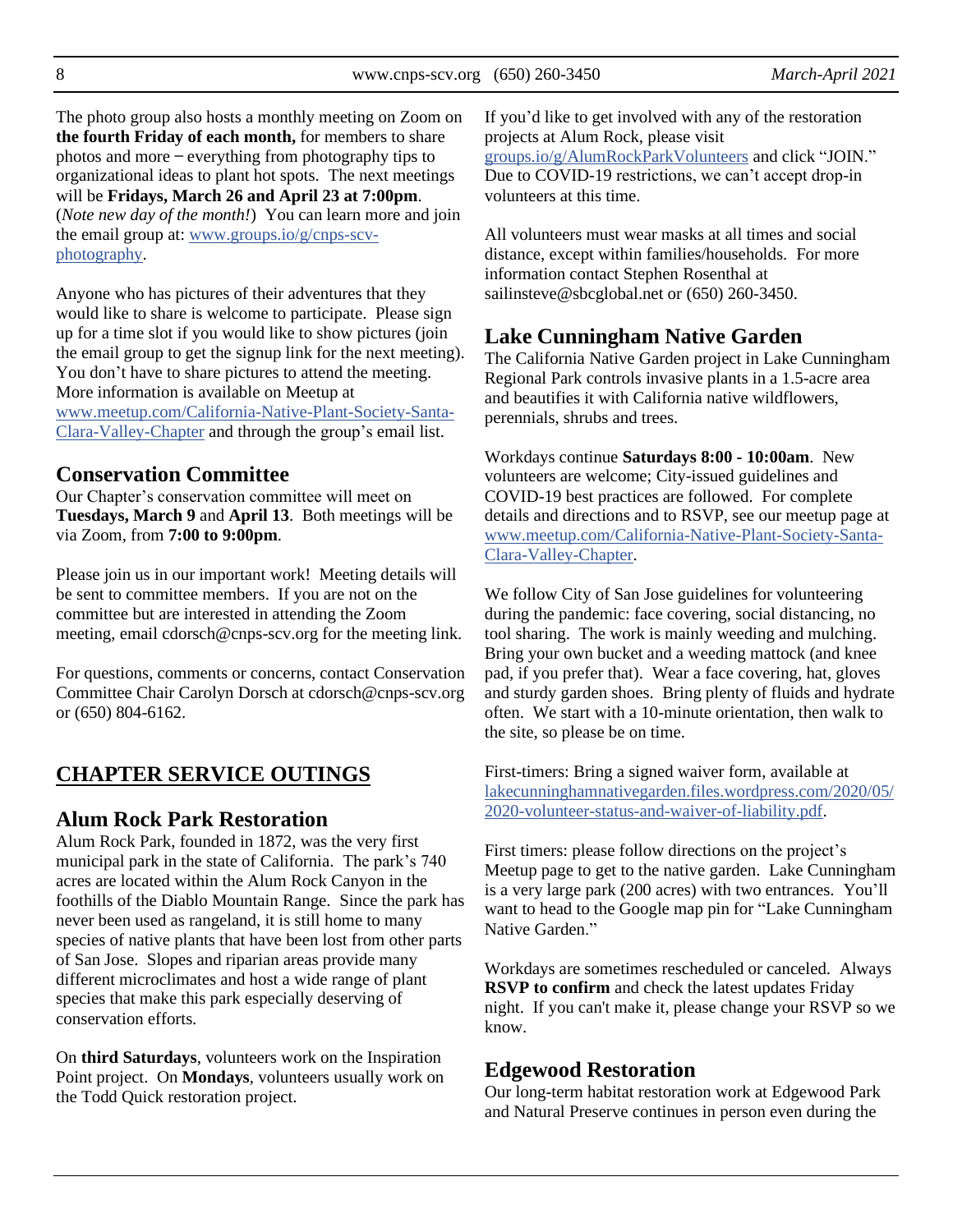pandemicpandemic. As with our other projects, we follow government guidelines and COVID-19 best practices.

For now, the project is not looking for new volunteers; only experienced "regulars" are attending workdays. Project leader Paul Heiple may be contacted at pheiple@gmail.com or (650) 854-7125.



# **CHAPTER OFFICERS FOR 2021**

| <b>Title</b>     | <b>Name</b>   | Email          | <b>Phone</b> |
|------------------|---------------|----------------|--------------|
| <b>President</b> | Vivian        | president@     | (650)        |
|                  | Neou          | cnps-scv.org   | 260-3450     |
| <b>Vice</b>      | Priya         | priya@         |              |
| <b>President</b> | Pharate       | cnps-scv.org   |              |
| <b>Recording</b> | Priya         | priya@         |              |
| <b>Secretary</b> | Pharate       | cnps-scv.org   |              |
| <b>Treasurer</b> | Janet         | janet@         | (408)        |
|                  | Hoffmann      | cnps-scv.org   | 374-0435     |
| Past             | Madeline      | pastpresident@ | (408)        |
| <b>President</b> | <b>Morrow</b> | cnps-scv.org   | 741-1150     |
| <b>Chapter</b>   | Vivian        | president@     | (650)        |
| Council          | Neou          | cnps-scv.org   | 260-3450     |
| <b>Delegate</b>  |               |                |              |

# **Chapter Website Gets a Facelift**

Our Chapter website, at [www.cnps-scv.org,](https://www.cnps-scv.org/) has a new look. It has the same news, reports, how-tos and photos, but the

layout will adjust itself better to different-sized viewing  $devices$  – including yours!



Please send website comments to Vivian Neou at president@cnps-scv.org; or Carol Mattsson at carol.mattsson@gmail.com or (408) 255-3767.

# **Stay in Touch!**

The Chapter has gone virtual with all of our events until further notice. Please visit [www.cnps-scv.org/stay-in-touch](https://www.cnps-scv.org/stay-in-touch) for information on how you can continue to receive email to stay informed.

This Blazing Star newsletter continues to be published only online, at: [www.cnps-scv.org/blazing-star-newsletter.](https://www.cnps-scv.org/blazing-star-newsletter)

**Printed newsletters** are available if you are unable to read the newsletter online. Email us at newsletter@cnps-scv.org or send a letter to our office at the address on the last page of this newsletter to request a printed copy.

**DEADLINE FOR THE NEXT** *BLAZING STAR*

**Saturday, April 17**

**carol.mattsson@gmail.com or (408) 255-3767**